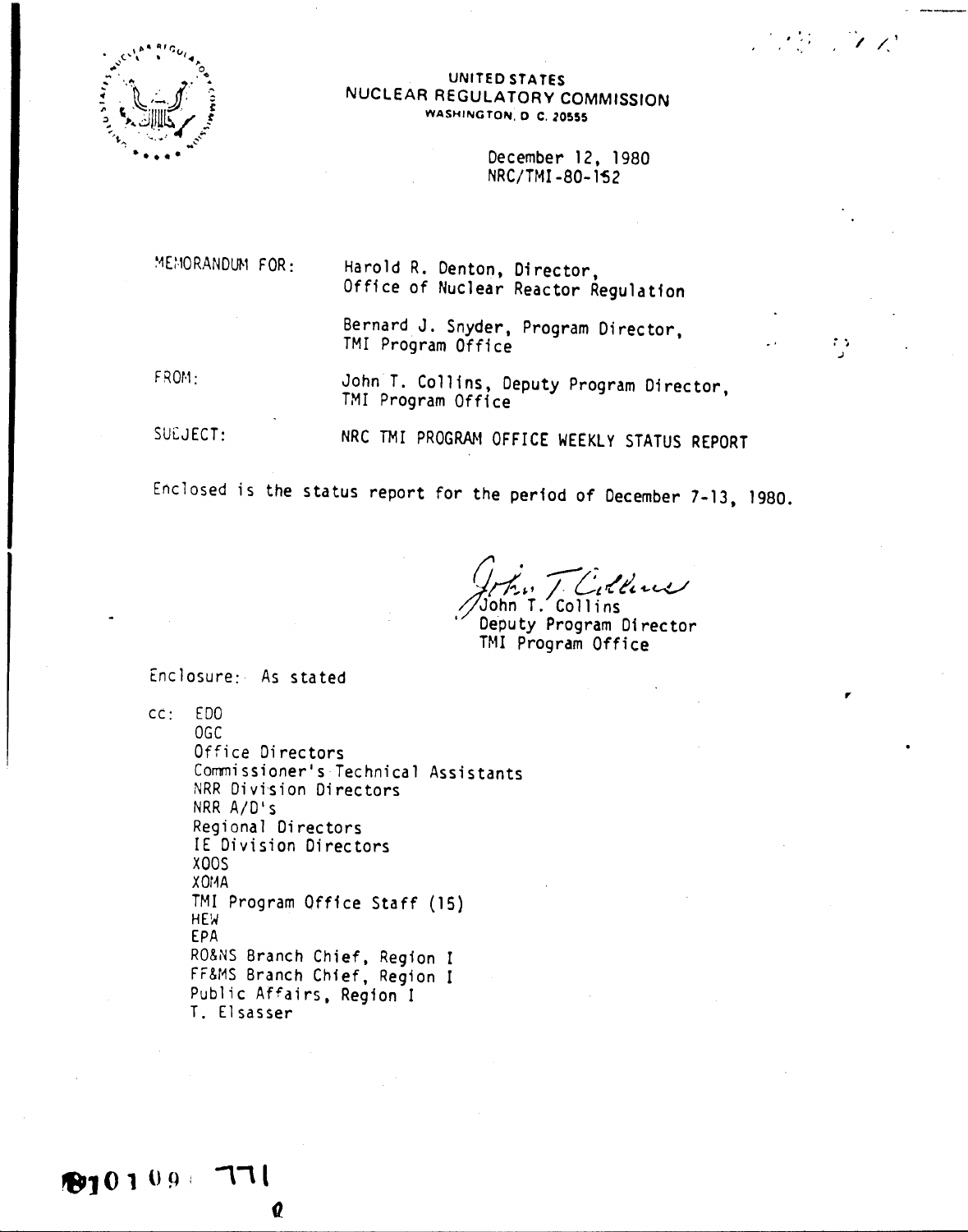# NRC TMI PROGRAM OFFICE WEEKLY STATUS REPORT

Week of December 7-13, 1980

Plant Status Plant Status

Core Cooling Mode: Cyclic natural circulation in the "A" reactor coolant system (RCS) loop via the "A" once through steam generator (OTSG), steaming to the main condenser and QCS loop-A and B cyclic natural circulation to reactor building ambient.

Available Core Cooling Modes: OTSG "B" steaming to the main condenser; long-term cooling "B" (OTSG-B); decay heat removal.

RCS Pressure Control Mode: Standby Pressure Control (SPC) System.

Sackup Pressure Control Mode: One of two decay heat removal pumps to supply pressure in conjunction with variable recirculation back to the borated water storage tank (BWST) to provide control of pressure.

Major Parameters (As of 0500, December 12, 1980) (approximate values) Average Incore Thermocouples: 124°F Maximum Incore Thermocouple: 159°F

RCS Loop Temperatures:

| Hot Leg          | 120°F                     | $124$ °F                         |
|------------------|---------------------------|----------------------------------|
| $Cold$ Leg $(1)$ | 35 <sup>9</sup> F<br>37°F | $58^{\circ}$ F<br>$55^{\circ}$ F |

RCS Pressure: 94 psig (DVM)

Pressuri zer Tempera ture: 70°F

Reactor Building: Temperature: 67°F

Water level: Elevation 290.5 ft. (8.0 ft. from floor) via penetration 401 manometer Pressure: -0.3 psig (Heise) Concentration: 6.5 x 10-5 uCi/cc (Kr-85) (sample

taken 12/11/80)

Environmental & Effluent Information

- 1. Liquid effluents from TMI-1 released to the Susquehanna River, after processing, were within the limits specified in Technical Specifications.
- 2. No liquid effluents were discharged from TMI-2.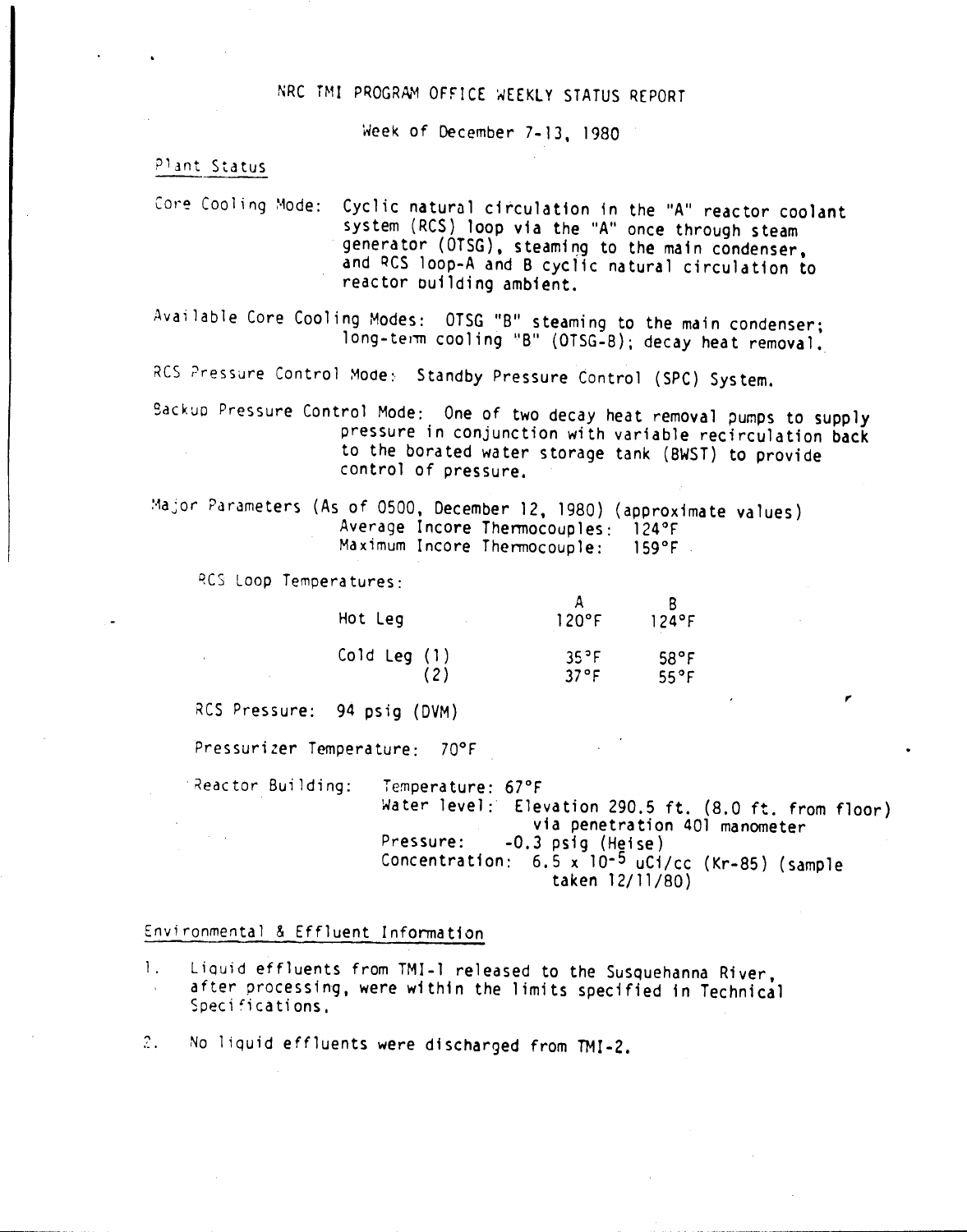- 3. EPA Environmental Data. Results from EPA monitoring of the environment around the TMI site were as follows:
	- The EPA measured Krypton-85 (Kr-85) concentrations (pCi/m3) at several environmental monitoring stations and reported the following results:

| Location                                      | December $1 -$ December 8.<br>1980 |
|-----------------------------------------------|------------------------------------|
| ٠                                             | (pCi/m <sup>3</sup> )              |
| Bainbridge<br>Goldsboro<br>Observation Center | 25<br>25<br>22                     |
| Middletown                                    |                                    |

\*Equipment malfunction

All of the above levels of Kr-85 are considered to be background levels.

- No radiation above nonnally occurring background levels were detected in any of the samples collected from the EPA's air and gamma rate networks during the period from December 3 through December 11, 1980.
- 4. NRC Environmental Data. Results from NRC monitoring of the environment around the TMI site were as follows:
	- The following are the NRC air sample analytical results for the onsite continuous air sampler:

| Sample | Period<br>________ | $1 - 131$<br>$(uCi/cc)$ $(uCi/cc)$ | $Cs - 137$ |
|--------|--------------------|------------------------------------|------------|
|        |                    |                                    |            |

HP-245 December 3 - December la, <sup>1980</sup> <8.2 E-14 <8.2 E-14

- 5. Licensee Radioactive Material and Radwaste Shipments. The following shipments were made:
	- On Friday, December 5. 1980, 142 drums of Unit 1 compacted LSA  $\ddotsc$ waste were shipped to the Nuclear Engineering Company's (NECO) burial site in Richland, Washington.
	- On Monday, December 8, 1980, a 40 ml Unit 2 reactor coolant  $\overline{a}$ sample was sent to Babcock and Wilcox (9&W), Lynchburg, Virginia,

#### Major Activities

.1. Reactor Decay Heat Cooling. The loss of Decay Heat to Ambient 7est (transfer of reactOr decay heat to reactor building ambient) was completed on December 9, 1980, with the reopening of the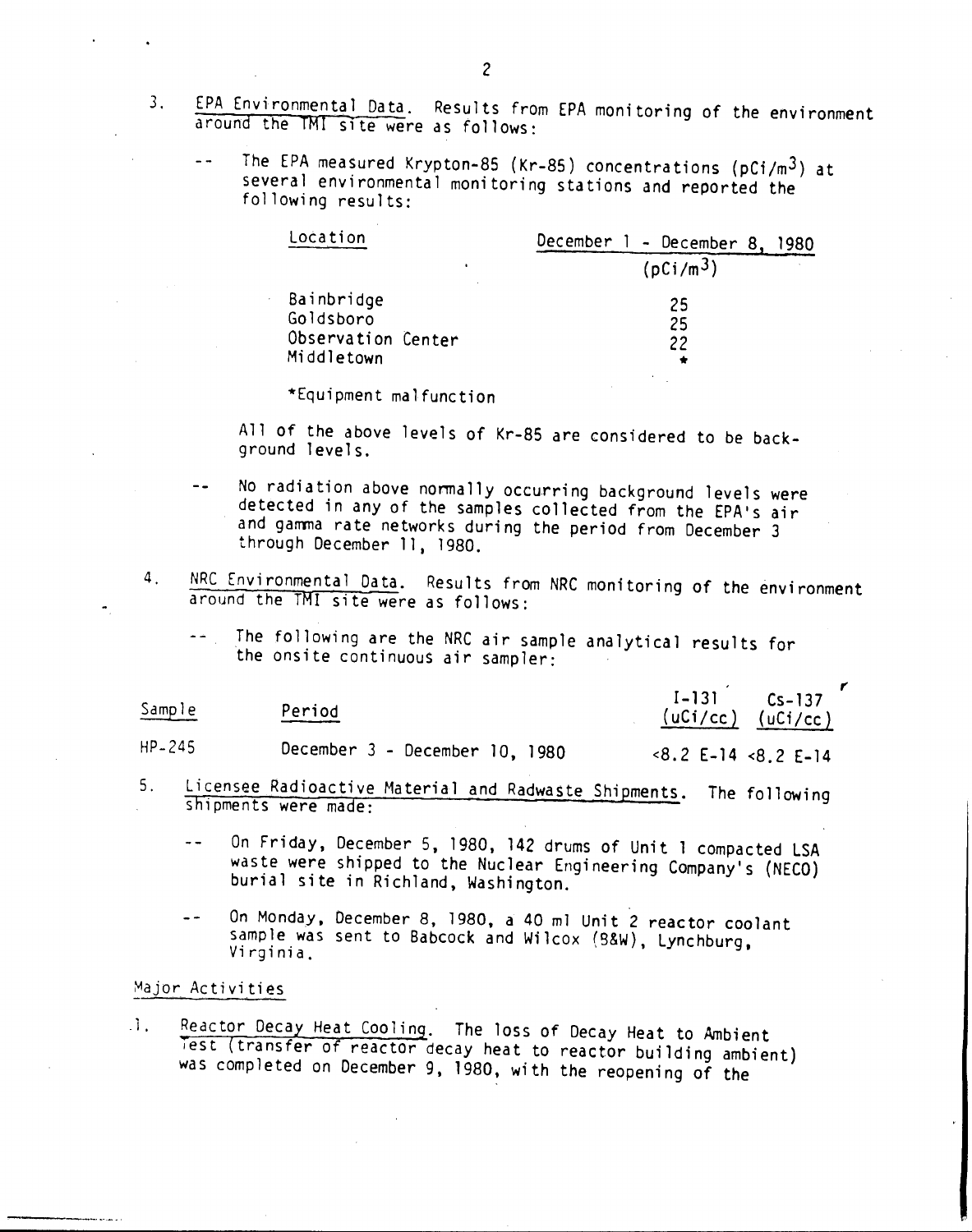turbine bypass valves. This action caused a return to cyclic natural circulation in the reactor coolant system reducing steady state plant temperatures approximately 10°F.

The licensee has submitted a proposal justifying the loss to ambient mode as a viable means of decay heat removal based on test data. The TMI Program Office staff is reviewing the test data and the licensee's proposed procedures for utilizing this cooling mode.

2. Contamination of Building Expansion Joints. Samples of cork from the expansion joints were obtained three feet below floor level. The samples show that the cork is more highly contaminated in the deeper levels and towards the seal injection room. The most highly contaminated sample was three feet below floor level, a short distance away from the seal injection room. The radiation contact with the sample was 25 mr/hr gamma and 432 mrad/hr beta. The licensee has sent samples of the cork to a contractor for a complete isotope analysis of the activity since the cesium activity masks the isotopes of lower activity in some of the samples. The complete isotope analysis should help determine the SOurce of the activity.

Additional work in this area is continuing in order to verify the integrity of water stops in the expansion joints and to determine if any of the activity has reached the environment. The onsite NRC staff will continue to closely monitor the licensee's actions in this area.

3. Reactor Building Entry. The fifth entry into the Unit 2 reactor building occurred on hursday, December 11, 1980. J. Collins, Deputy Program Director, TMI Program Office, was one of the fourteen men who participated in the entry. Based on preliminary indicators (dosimeters), the maximum total body exposure for any member of the entry team was dpproximately 650 mr. The maximum exposure was accumulated during a radiation survey of "hot spots" on the 30S<sup>t</sup> elevation. The ambient radiation levels on the 305' elevation are between 400 and 600 mr/hr. "Hot spots" on this elevation reached 20 R/hr.

Other tasks completed during the entry include a survey of the reactor head from inside the refueling pool. The ambient gamma readings *in* the vicinity of the reactor head were 400 mr/hr. The maximum gamma radiation detected during the head Survey was 800 mr/hr. Radiation levels between 100 and 200 mr/hr were recorded during a climb to the polar crane. The crane cab was not entered, however visual observations from the platform immediately below the cab revealed considerable heat damage to electrical components.

A decontamination experiment was performed on the 347' elevation. It appeared that detergent scrubbing and hot water flush were both effective in removing visible surface crud. Results of swipes taken before and after the decontamination experiment are not available at this time. The neutron source range preamplifier was not replaced during the entry. licensee engineers and manufacturer's